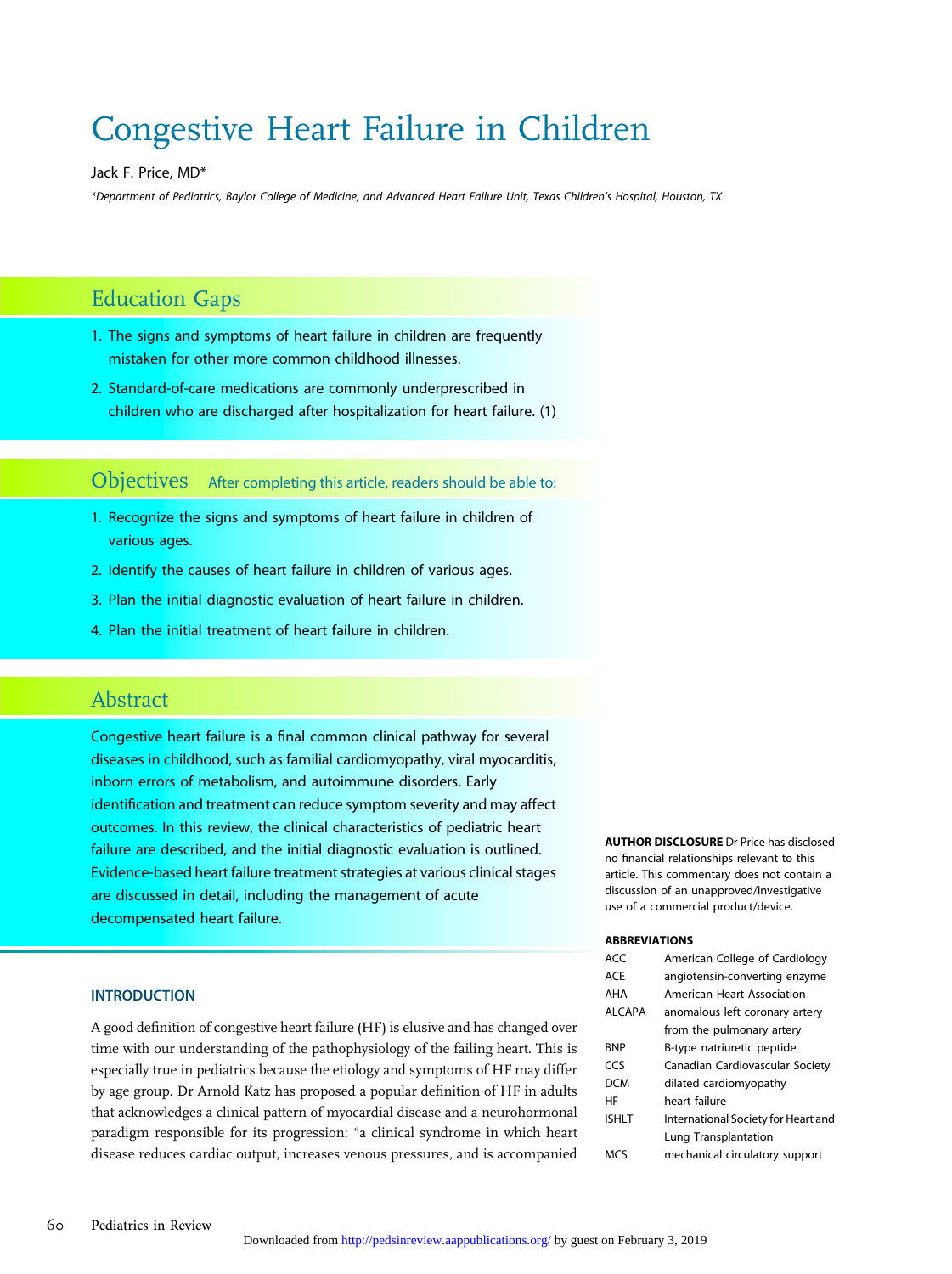by molecular abnormalities that cause progressive deterioration of the failing heart and premature myocardial cell death." (2) Most pediatric HF specialists would agree that pulmonary overcirculation that results from a large left-toright intracardiac shunt (eg, ventricular septal defect) is not HF. For the purposes of this review, the term heart failure is limited to children whose signs and symptoms are attributable to ventricular dysfunction.

## CLASSIFICATION OF HF

The American College of Cardiology (ACC) and the American Heart Association (AHA) staging classification of HF is a useful tool for categorizing patients across populations. (3) The staging system emphasizes the onset and progression of the disease, unlike the New York Heart Association functional classification system, which emphasizes exercise capacity. (4) The International Society for Heart and Lung Transplantation (ISHLT) published guidelines and recommendations for the evaluation and treatment of HF in children in 2004 and proposed a staging classification (Table 1). (5)

#### ETIOLOGY OF NEW-ONSET HF

The etiology of new-onset HF varies by age (Table 2). In newborns and infants, structural heart disease commonly leads to ventricular dysfunction and HF. Congenital abnormalities such as anomalous left coronary artery from the pulmonary artery (ALCAPA), critical aortic stenosis, coarctation of the aorta, and single-ventricle congenital heart disease are frequently associated with ventricular chamber

enlargement, abnormal ventricular systolic and/or diastolic function, and signs of HF. Although rare, inborn errors of metabolism may also cause HF in infancy. Diseases such as fatty acid oxidation disorder and other mitochondrial disorders may lead to hypertrophic or dilated forms of cardiomyopathy with impaired ventricular function.

Dilated cardiomyopathy (DCM) is the most common myopathic process leading to HF in children. The annual incidence of DCM in US children is 0.57 cases per 100,000. (6) In children, DCM may be caused by genetic mutations, autoimmune diseases, infectious diseases, drug exposures, and endocrine disorders (Table 3). Familial forms of DCM occur in approximately 20% to 50% of affected children. The most common inheritance pattern of DCM is autosomal dominant, although X-linked and autosomal recessive patterns also occur. Spontaneous, or de novo, mutations have been described as well.

The most common cause of acquired DCM in children is myocarditis. Acute myocarditis is usually attributed to a virus or other infectious agent. Viruses such as enterovirus, parvovirus, and adenovirus are frequently implicated. Infection with human immunodeficiency virus may also lead to HF. The prevalence of cardiac involvement is high among human immunodeficiency virus–positive children and includes ventricular chamber enlargement (DCM), increased ventricular mass, arrhythmias, and pericardial effusion. Noninfectious agents, such as drugs or toxins, can also cause myocarditis and a dilated form of cardiomyopathy.

Beyond infancy, other causes of HF are encountered. Kawasaki disease may cause large coronary artery aneurysms that can lead to vascular thrombosis and myocardial ischemia with ventricular dysfunction early in the disease

| <b>STAGE</b> | <b>DEFINITION</b>                                                                                                                                        | <b>EXAMPLES</b>                                                                                                                                                              |
|--------------|----------------------------------------------------------------------------------------------------------------------------------------------------------|------------------------------------------------------------------------------------------------------------------------------------------------------------------------------|
| Α            | Patients with increased risk of developing HF but who<br>have normal cardiac function and no evidence of<br>cardiac chamber volume overload.             | Previous exposure to cardiotoxic agents, family history of<br>heritable cardiomyopathy, univentricular heart, congenitally<br>corrected transposition of the great arteries. |
| R            | Patients with abnormal cardiac morphology or cardiac<br>function, with no symptoms of HF, past or present.                                               | Aortic insufficiency with LV enlargement, history of<br>anthracycline with decreased LV systolic function.                                                                   |
|              | Patients with underlying structural or functional heart<br>disease, and past or current symptoms of HF.                                                  | Dilated cardiomyopathy with chronic HF due to decreased LV<br>systolic function.                                                                                             |
|              | Patients with end-stage HF requiring continuous<br>infusion of inotropic agents, mechanical circulatory<br>support, cardiac transplant, or hospice care. | Acute decompensated HF due to viral myocarditis.                                                                                                                             |

## TABLE 1. Proposed HF Classification for Infants and Children

HF=heart failure, LV=left ventricular.<br>From Rosenthal D, Chrisant MR, Edens E, et al. International Society for Heart and Lung Transplantation: practice guidelines for management of heart failure in children. J Heart Lung Transplant. 2004;23(12):1313.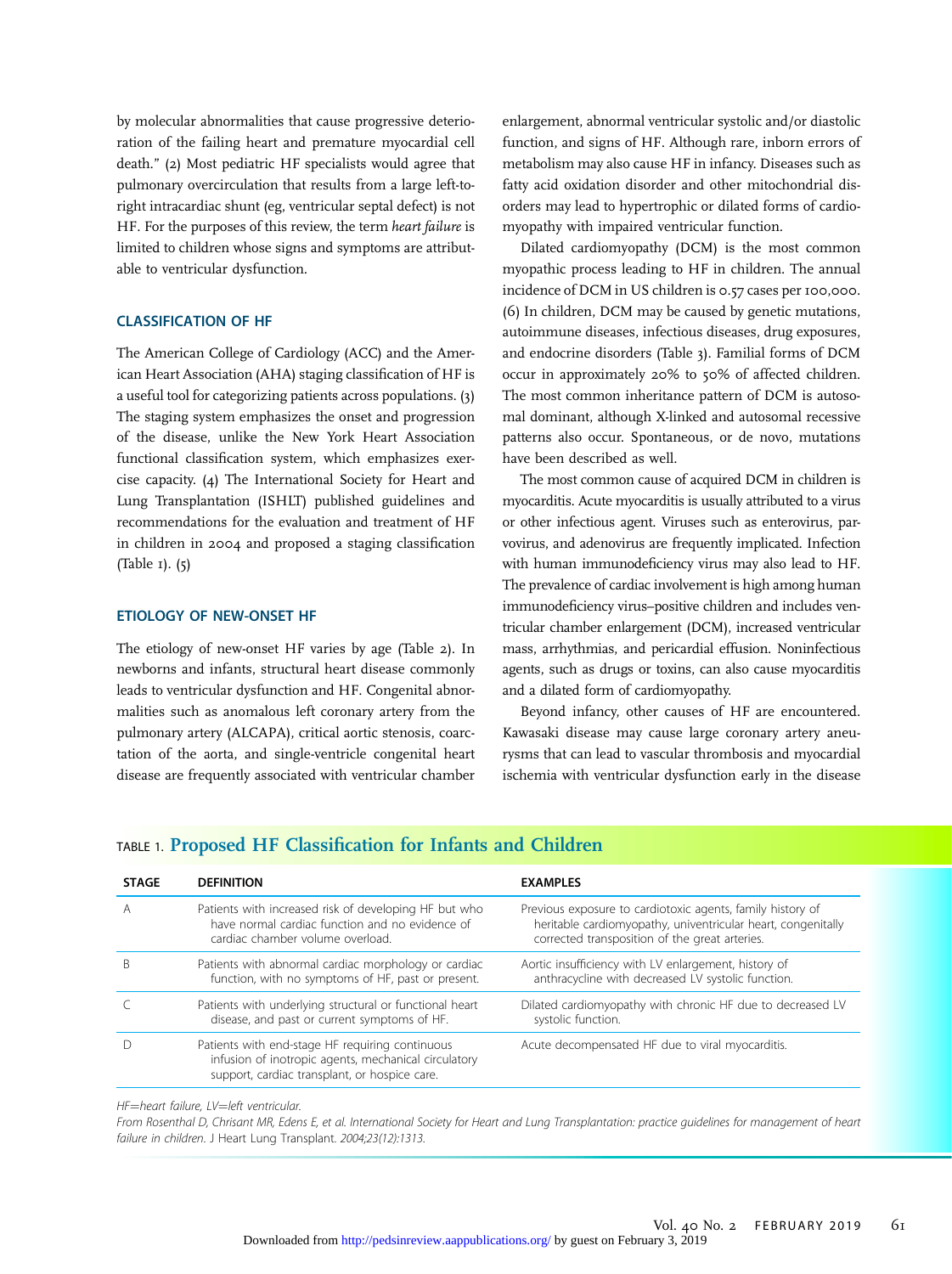## TABLE 2. Etiology of New-Onset Heart Failure by Age

| Newborns and infants | Acute viral myocarditis<br>Idiopathic dilated cardiomyopathy<br>Familial cardiomyopathy<br>Anomalous left coronary artery origin<br>from the pulmonary artery<br>Tachycardia-induced cardiomyopathy<br>Inborn error of metabolism<br>Hypertrophic cardiomyopathy<br>Coarctation of the aorta<br>Critical aortic stenosis<br>Single-ventricle congenital heart disease |
|----------------------|-----------------------------------------------------------------------------------------------------------------------------------------------------------------------------------------------------------------------------------------------------------------------------------------------------------------------------------------------------------------------|
| Age 2-5 y            | Acute viral myocarditis<br>Idiopathic dilated cardiomyopathy<br>Familial cardiomyopathy<br>Single-ventricle congenital heart disease<br>Tachycardia-induced cardiomyopathy<br>Kawasaki disease                                                                                                                                                                        |
| Age $>5y$            | Acute viral myocarditis<br>Idiopathic dilated cardiomyopathy<br>Familial cardiomyopathy<br>Tachycardia-induced cardiomyopathy<br>Single-ventricle congenital heart disease<br>Rheumatic heart disease<br>Anemia<br>Hypothyroidism<br>Systemic lupus erythematosus                                                                                                     |

process. Over several years, the coronary arteries may develop stenoses and occlusion. Autoimmune disorders, such as systemic lupus erythematosus and rheumatic heart disease, may occur in older children and adolescents. These disorders cause myocardial inflammation with vascular stenosis, valvulitis, myocardial fibrosis, and ventricular dysfunction.

Neuromuscular disorders such as Duchenne and Becker muscular dystrophies are also associated with DCM and HF in children. Boys with Duchenne muscular dystrophy commonly develop DCM, usually in puberty or early adolescence. Although they are living longer due to advances in respiratory therapies, death from HF and sudden death is increasing in frequency.

Abnormal and sustained heart rhythms, usually tachyarrhythmias, may also lead to DCM and HF. Atrial ectopic tachycardia is the most common cause of tachycardiainduced cardiomyopathy. Fortunately, cardiac function usually normalizes within a few months of rhythm control with either medication or an ablation procedure.

## CLINICAL FEATURES OF HF

Children with HF caused by DCM may present with clinical features that mimic many other diseases of childhood, such as bronchitis and gastrointestinal disease. Most children with HF complain of fatigue or lack of energy, labored breathing (either at rest or with exertion), abdominal pain, and nausea or vomiting (Table 4). Other symptoms may include chest pain and wheezing.

In children, the clinical signs of HF may not be obvious on physical examination. (7) Resting tachycardia and tachypnea are commonly present in all ages. Blood pressure, however, is usually normal except in patients with cardiogenic shock or impending shock. Signs of fluid overload, such as hepatomegaly and a gallop rhythm, are common in children; however, other findings of congestion, such as edema of the lower extremities, abdominal ascites, rales, and jugular venous distention, are identified less frequently. Signs of poor perfusion may be present, including delayed capillary refill and cool distal extremities. A blowing holosystolic murmur at the apex may be appreciated in patients with a dilated left ventricular chamber and an incompetent mitral valve.

#### CLINICAL EVALUATION OF HF

Diagnostic tools such as chest radiography and electrocardiography can help determine whether a child's signs or symptoms are attributable to HF. On chest radiography, the cardiac silhouette is usually enlarged (Figs 1 and 2). Severe mitral regurgitation can lead to left atrial enlargement, which may be appreciated on a lateral projection. Children with HF frequently have normal lung markings on chest radiographs. Increased pulmonary vascular markings, alveolar edema, and pleural effusions may be seen on radiographs, but the absence of these findings does not rule out HF.

The electrocardiogram commonly demonstrates nonspecific abnormalities such as ventricular hypertrophy by voltage criteria and ST-segment or T-wave changes. Sometimes it will reveal electrical conduction disturbances, especially in patients with advanced disease. Rhythm disturbances are also common in patients with HF and may include supraventricular tachycardia, atrial fibrillation/flutter, atrioventricular block, and ventricular tachycardia.

Laboratory biomarkers of heart failure may help establish a diagnosis. B-type natriuretic peptide (BNP) and N-terminal proBNP concentrations are almost always elevated in children with HF and may portend a poor prognosis in the outpatient setting. Serum electrolytes and markers of kidney function may be abnormal, especially in patients with decompensated HF. Hyponatremia is frequently identified in patients with advanced disease and is associated with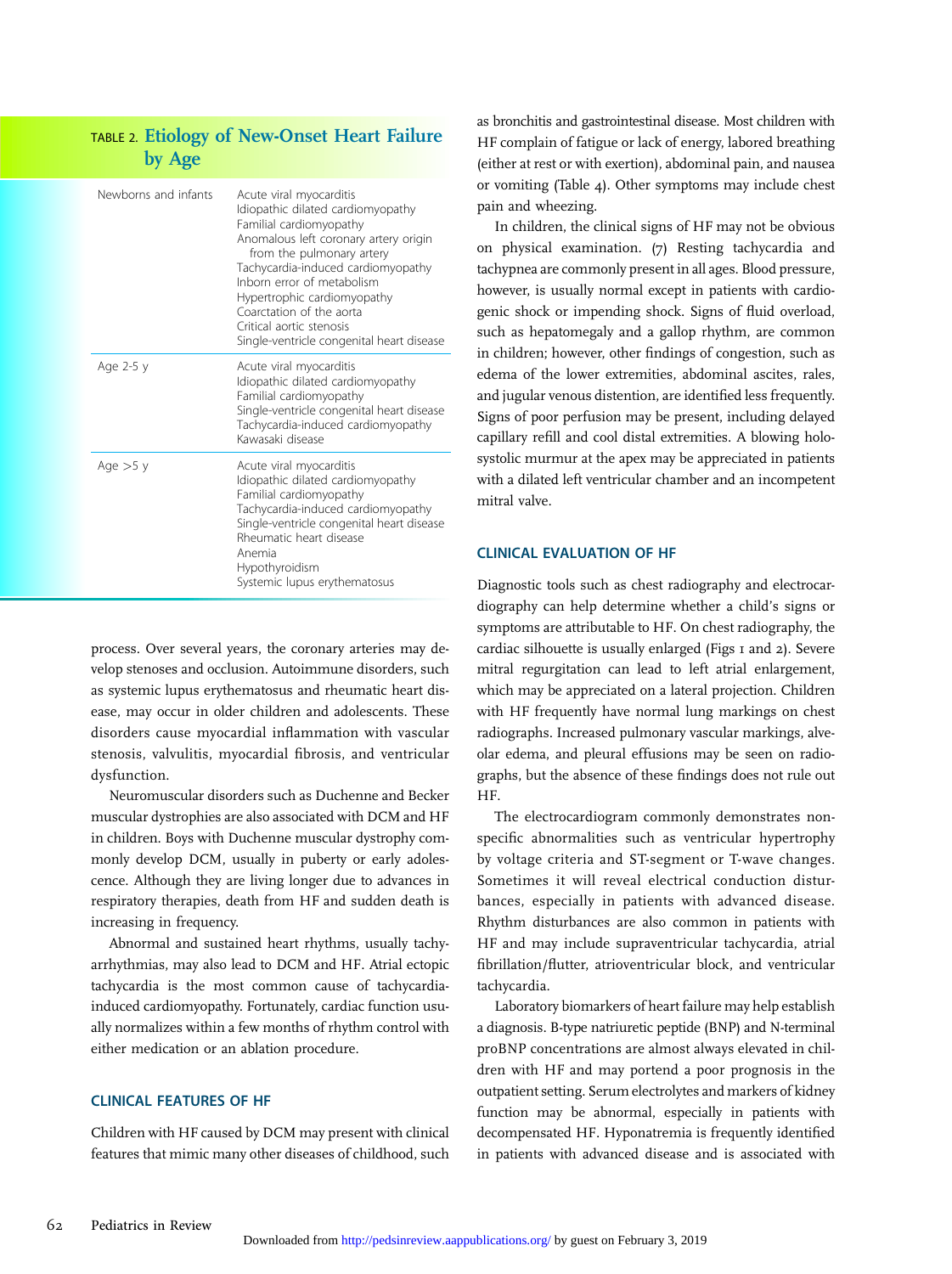| <b>FACTOR</b>                         | <b>EXAMPLES</b>                                                                                                                                                                        |
|---------------------------------------|----------------------------------------------------------------------------------------------------------------------------------------------------------------------------------------|
| Genetic mutations                     | Lamin A-C, myosin binding protein-C, tropinin I, taffazin (Barth syndrome), dystrophin, LAMP2<br>(Danon disease), mitochondrial disorders, limb-girdle dystrophy, titin, desmin        |
| Myocarditis                           | Enteroviruses, parvovirus, adenovirus, influenza, Epstein-Barr virus, human immunodeficiency virus,<br>cytomegalovirus, varicella, mumps, Giant cell disease, Lyme disease, mycoplasma |
| Ischemia                              | Anomalous origin of left coronary artery from pulmonary artery, Kawasaki disease with coronary<br>aneurysms                                                                            |
| Metabolic disorders                   | Disorders of fatty acid oxidation, glycogen storage disorders (eg, Pompe), carnitine deficiency                                                                                        |
| Structural heart disease              | Valvular disease, congenital heart disease                                                                                                                                             |
| Endocrine disorders                   | Hypothyroidism, parathyroid disease, pheochromocytoma                                                                                                                                  |
| Hematologic disorders                 | Iron deficiency, sickle cell anemia, hemochromacytosis, thalassemia                                                                                                                    |
| Autoimmune/collagen vascular diseases | Systemic lupus erythematosus, dermatomyositis, rheumatic heart disease                                                                                                                 |
| <b>Toxins</b>                         | Anthracycline, radiation, cyclophosphamide                                                                                                                                             |

## TABLE 3. Etiology of Dilated Cardiomyopathy in Childhood

worse outcomes in hospitalized patients. (8) Kidney function should be evaluated and monitored in children with HF because low cardiac output and venous congestion may lead to kidney injury and further progression of the disease and exacerbation of symptoms.

An echocardiogram should be performed in any child with suspected ventricular dysfunction or HF. It can reveal important information about ventricular chamber size and systolic/diastolic function. In children younger than 1 year with newly diagnosed DCM with HF, it is compulsory to determine the origins of the coronary arteries to rule out ALCAPA. In left ventricular noncompaction cardiomyopathy, the myocardium will appear heavily trabeculated, with fingerlike projections and recesses along the left ventricular apex and free wall. Left atrial enlargement is frequently seen on echocardiograms in the presence of severe mitral regurgitation. Bi-atrial enlargement should raise suspicion for restrictive cardiomyopathy.

## TREATMENT OF HF

Only 1 large randomized controlled trial has ever been conducted to assess the efficacy and safety of oral HF therapy in children. (9) Most of our understanding of the management of HF comes from studies performed in adults with HF resulting from ischemic heart disease. Until more therapies are studied in children, the pediatrician must rely on evidence from large trials in adults, familiarizing oneself with the societal guidelines and cautiously applying those recommendations to the pediatric HF population.

In 1995, the ACC and the AHA formed a task force to recommend practice guidelines for the evaluation and management of HF in adults. The guidelines were reassessed and expanded in 2013 with collaboration from the ISHLT, the American College of Chest Physicians, and the Heart Rhythm Society. (3) An updated version has been endorsed

| AGE                                | SIGNS OF HEART FAILURE                                                                                                                                                          | SYMPTOMS OF HEART FAILURE <sup>a</sup>                                                                                |
|------------------------------------|---------------------------------------------------------------------------------------------------------------------------------------------------------------------------------|-----------------------------------------------------------------------------------------------------------------------|
| Newborns, infants, and<br>toddlers | Tachycardia, tachypnea, diaphoresis, grunting, nasal flaring,<br>crackles, wheezing, gallop rhythm, displaced point of<br>maximal impulse, pallor, hepatomegaly, poor perfusion | Poor weight gain, decreased oral intake,<br>increased work of breathing, fussiness,<br>diaphoresis                    |
| Age $\geq$ 5 y                     | Tachycardia, tachypnea, peripheral edema, jugular venous<br>distention, wheezing, gallop, hepatomegaly                                                                          | Abdominal pain, nausea and vomiting, dyspnea<br>at rest or with exercise, orthopnea, fatique,<br>poor appetite, cough |

## TABLE 4. Clinical Features of Decompensated Pediatric Heart Failure

<sup>a</sup>As reported by a parent or guardian in the youngest patients.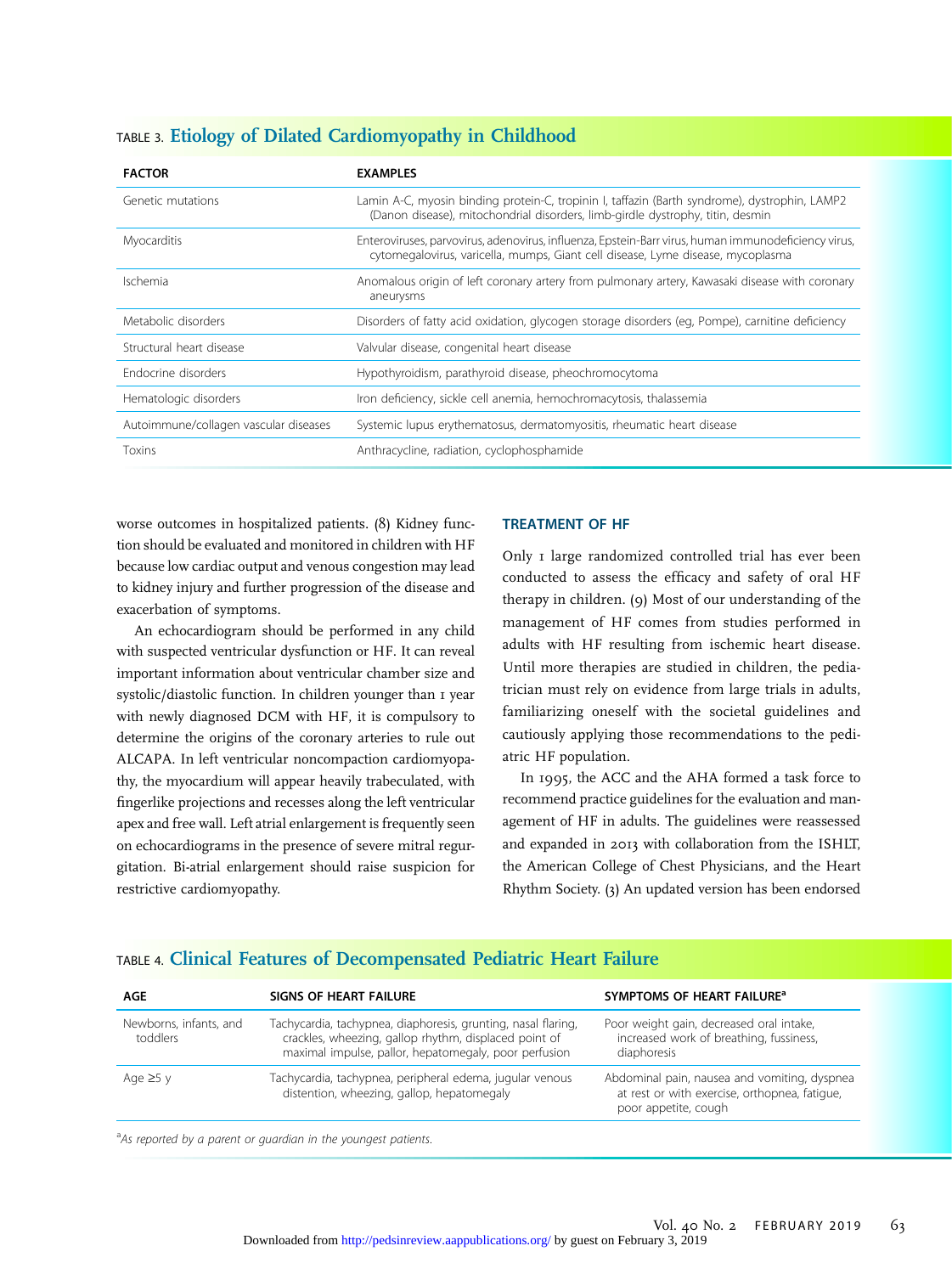

Figure 1. Anteroposterior chest radiograph of a child with dilated cardiomyopathy and new-onset heart failure. Marked cardiomegaly is present, but there is no evidence of pulmonary vascular congestion and only trace pleural effusion on the left.

by the Heart Failure Society of America. (10) The Canadian Cardiovascular Society (CCS) and the ISHLT have both published guidelines for the evaluation and management of HF in children, relying heavily on published data in adults to make recommendations.  $(11)(12)$  See Fig 3 for graduated medical therapies based on HF clinical stage.

#### Stage A

In stage A, no particular HF medications are recommended; however, regular clinical surveillance and monitoring are important for patients who are at high risk for HF. For example, patients with cancer who have received cardiotoxic chemotherapeutic agents (eg, anthracyclines) should be considered for annual screening with echocardiography. Similarly, patients with chronic kidney disease, especially those who require dialysis, are at risk for ventricular dysfunction and HF and may benefit from routine cardiac follow-up.

## Stage B

The ACC Foundation/AHA HF guidelines recommend the use of angiotensin-converting enzyme (ACE) inhibitors in asymptomatic adults with impaired systolic function to prevent the development of symptomatic HF. Inhibition of the ACE has been widely studied in adults with congestive HF. Landmark investigations have demonstrated improved



Figure 2. Lateral chest radiograph.

functional capacity, fewer hospitalizations, and decreased mortality in adult patients with HF. There is strong evidence for the benefits of ACE inhibition in both ischemic and nonischemic forms of heart disease and even in asymptomatic patients.  $(13)(14)(15)(16)(17)(18)(19)$ 

The Studies of Left Ventricular Dysfunction evaluated the impact of enalapril on mortality in asymptomatic adults with decreased left ventricular systolic function and in patients with symptomatic HF. (18)(19) Patients with asymptomatic left ventricular dysfunction were randomized to either enalapril or placebo and were followed for a mean of just over 3 years. No reduction in mortality was observed; however, when patients who died were combined with those who progressed to symptomatic HF, a risk reduction of 29% was identified in those treated with enalapril. In addition, patients treated with enalapril were less likely to require hospitalization for HF.

The evidence is less robust for children, however, and we understand little about the efficacy of ACE inhibition in children with myocardial dysfunction. Retrospective data have shown a survival benefit for children with DCM, but these findings have not been duplicated in subsequent studies. (20)(21) Enalapril may reduce left ventricular wall stress and improve function in children treated with chemotherapeutic agents.

The CCS give a strong recommendation for the use of ACE inhibitors in children with HF. It also recommends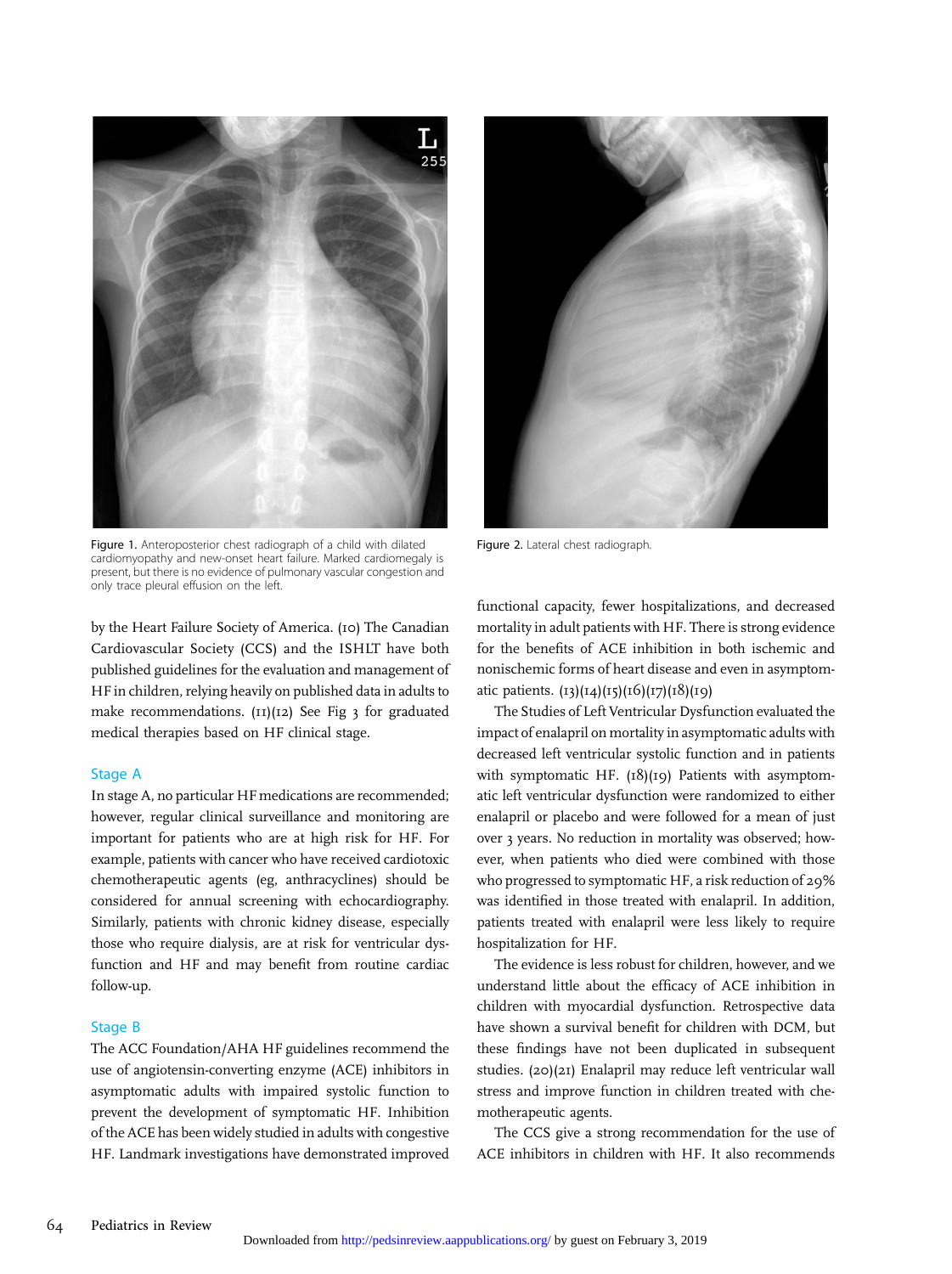

Figure 3. Medical therapy for heart failure (HF) by stage. Angiotensin-converting enzyme (ACE) inhibitors and  $\beta$ -blockers may by initiated in asymptomatic individuals with ventricular dysfunction at a low dose and uptitrated to the target dosage based on tolerance of the medication. (Modified with permission from Kantor PF, Lougheed J, Dancea A, et al; Children's Heart Failure Study Group. Presentation, diagnosis, and medical management of heart failure in children: Canadian Cardiovascular Society guidelines. Can J Cardiol. 2013;29(12):1535–1552.)

caution when initiating and uptitrating ACE inhibitors during the first 4 months after birth due to the risk of renal dysfunction. (11) Captopril is more often prescribed to newborns and infants, whereas longer-acting lisinopril and enalapril are prescribed to older children. See Table 5 for suggested target dosages.

 $\beta$ -Blockers are also recommended by the ACC Foundation/ AHA in asymptomatic patients with ventricular systolic dysfunction. (3) Several years ago,  $\beta$ -blocker therapy in patients with left ventricular dysfunction was viewed with skepticism. It has since become the established standard of care and is very frequently used in conjunction with an ACE inhibitor. Several decades ago, numerous small trials signaled potential hemodynamic and clinical benefits of  $\beta$ -blocker treatment. Subsequent large-scale studies have demonstrated the safety and efficacy of  $\beta$ -blocker use for treating symptoms and reducing morbidity and mortality. (22)(23)(24)(25)(26)(27) (28)(29)(30)(31) Accordingly,  $\beta$ -blockers are now a mainstay of HF therapy in adult patients.

Among the  $\beta$ -blockers, carvedilol is the most thoroughly investigated and prescribed. It attenuates the effects of high

| <b>B-BLOCKERS</b>                                  | <b>ACE INHIBITORS</b>                                    | DIURETIC/ALDOSTERONE ANTAGONISTS                                              |
|----------------------------------------------------|----------------------------------------------------------|-------------------------------------------------------------------------------|
| Carvedilol                                         | Captopril                                                | <b>Furosemide</b>                                                             |
| Infants and young children:<br>0.8-1 mg/kg per day | Infants: 1-4 mg/kg per day                               | Infants and young children: 1-2 mg/kg per dose<br>every 6-24 h                |
| Children $(<$ 50 kg): 25 mg/day                    | Children (>50 kg): 150 mg/day                            | Children (>50 kg): 20-80 mg/day                                               |
| Children $(>50 \text{ kg})$ : 50 mg/day            |                                                          |                                                                               |
| Metoprolol                                         | Enalapril                                                | Spironolactone                                                                |
| Infants and young children:<br>2 mg/kg per day     | Infants and young children:<br>$0.4 - 0.5$ mg/kg per day | Infants and young children: 1-3.3 mg/kg per day<br>divided doses every 6-24 h |
| Children $(<$ 50 kg): 100 mg/day                   | Children $(<$ 50 kg): 10 mg/day                          | May increase to 5-6 mg/kg per day                                             |
| Children (>50 kg): 200 mg/day                      | Children $(>50 \text{ kg})$ : 20 mg/day                  | Maximum dose: 100 mg/day                                                      |
|                                                    |                                                          |                                                                               |

## TABLE 5. Heart Failure Medication Target Dosing

ACE=angiotensin-converting enzyme.

From the Texas Children's Hospital Cardiomyopathy and Heart Failure Service, Houston, TX.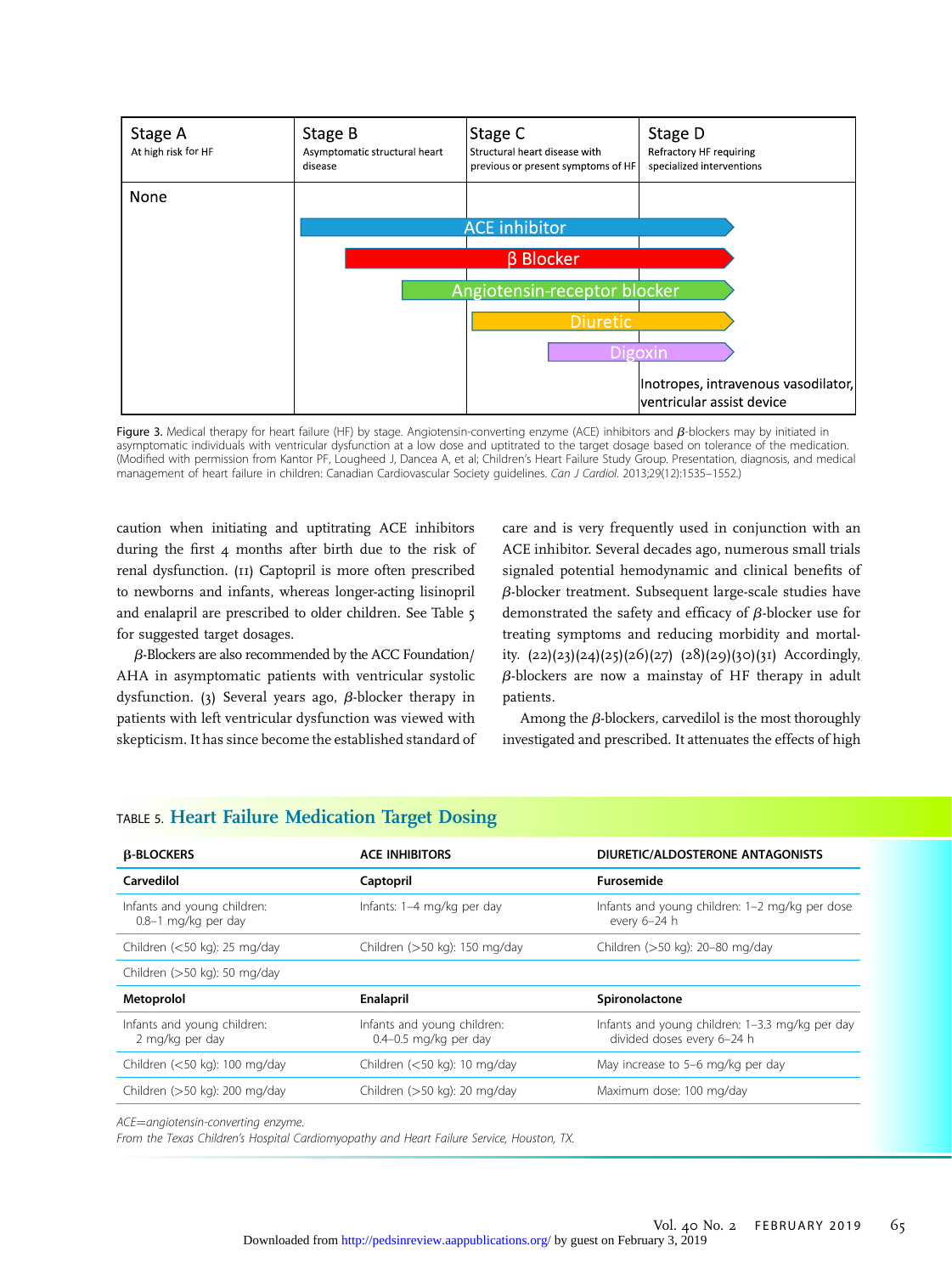circulating concentrations of norepinephrine and upregulates  $\beta$ -receptor density in HF, leading to improved chamber remodeling and function. In one study of asymptomatic patients with stage B HF and low ejection fraction, administration of carvedilol resulted in a 31% reduction in the risk of deleterious long-term outcomes. (32) The ISHLT guidelines state that "following adult heart failure guidelines, it is reasonable to consider  $\beta$ -blockers in asymptomatic children with systemic LV [left ventricular] systolic dysfunction." Therapy should start at a small dose and slowly uptitrate. The CCS recommends starting at a dose of 0.05 mg/kg every 12 hours and uptitrating to the target dose over several weeks.

## Stage C

Patients with stage C HF have "functional heart disease with prior or current symptoms of heart failure." (3) In this population, the goals of therapy are to provide symptomatic relief and limit progression of the disease. Both ACE inhibitors and  $\beta$ -blockers are recommended in children with stage C HF. Generally, if these medications are being introduced at this stage, they are added sequentially, and ACE inhibitors are started first.

The Cooperative North Scandinavian Enalapril Survival Study was a randomized study of adults with severe HF who received either enalapril or placebo. (17) Mortality was reduced by 31% at 1 year in patients who received enalapril compared with patients who received placebo.

 $\beta$ -Blockers reduce morbidity and mortality in patients with chronic HF. A study evaluating the efficacy of carvedilol in patients with chronic HF (26) found a beneficial effect of carvedilol on survival. The mortality risk in patients treated with carvedilol was significantly lower compared with placebo (3.2% carvedilol vs 7.8% placebo;  $P < .001$ ). In addition, there was a 27% reduction in the risk of cardiac hospitalization (14.1% vs 19.6%;  $P = .036$ ).

Only 1 multicenter, randomized study has been performed of the effects of  $\beta$ -blockers in children with HF. (9) Symptomatic children and adolescents were randomized to receive either carvedilol or placebo and were treated for 6 months. The investigators found no significant improvement in clinical outcomes in children who received carvedilol compared with placebo. This may be due to the fact that the study was underpowered or that 56% of patients who received placebo had significant clinical improvements.

Despite the paucity of controlled studies in children, the consensus opinion among HF specialists is that ACE inhibitors and  $\beta$ -blockers should be prescribed to eligible pediatric patients with HF. It is safe and advisable to prescribe these medications before discharge in hospitalized patients. The prescription rate in discharged children is quite low, however. Moffett and Price (1) found wide variation in the use of ACE inhibitors and  $\beta$ -blockers in children at hospital discharge, with most centers prescribing at rates less than 50%. Furthermore, only 40% to 60% of eligible patients were prescribed these medications at hospital discharge.

In patients who exhibit signs or symptoms of congestion due to fluid overload, diuretics can be administered for symptomatic relief. Loop diuretics, such as furosemide, are the preferred first-line agents for most children with HF. Diuretics can reduce body weight and edema in patients with HF with mild-to-moderate symptoms and may improve stroke volume and ventricular performance in certain patients. The effects of diuretics on mortality are not known; however, a Cochrane analysis of several small studies in adult patients with chronic HF showed that conventional diuretics may decrease the incidence of death and worsening HF. (33)

Aldosterone antagonists are relatively weak diuretics but have other features (antifibrotic) that benefit patients with HF. There is strong evidence in adults that aldosterone antagonists reduce mortality and alleviate HF symptoms. In the Randomized Aldactone Evaluation Study of adults with severe HF, randomization to receive spironolactone was associated with a 30% reduction in the risk of death and a decreased frequency of hospitalization for worsening HF. (34) In addition, HF symptoms significantly improved in patients treated with spironolactone. Spironolactone is the most common aldosterone antagonist used in children. It is reasonable to consider its use in children with ventricular dysfunction and mild-to-moderate symptoms. Spironolactone is generally prescribed after an ACE inhibitor and a  $\beta$ -blocker have been initiated and uptitrated to target dosing. Renal function and serum potassium should be monitored closely, especially if co-administered with an ACE inhibitor. Spironolactone should be avoided in patients with a creatinine clearance less than 30 mL/min/1.72  $m<sup>2</sup>$  $(0.50 \text{ mL/s/m}^2)$ .

Historically, digoxin was prescribed commonly in children with HF. This therapy seems sensible given the potential beneficial effects of digoxin, including increased inotropic response, attenuated neurohormonal response, and enhanced control of heart rate in adult patients with atrial fibrillation. Digoxin seems to ameliorate symptoms of advanced HF and improve quality of life, but there are no data showing improved survival. It may be prescribed in children with symptomatic HF attributable to ventricular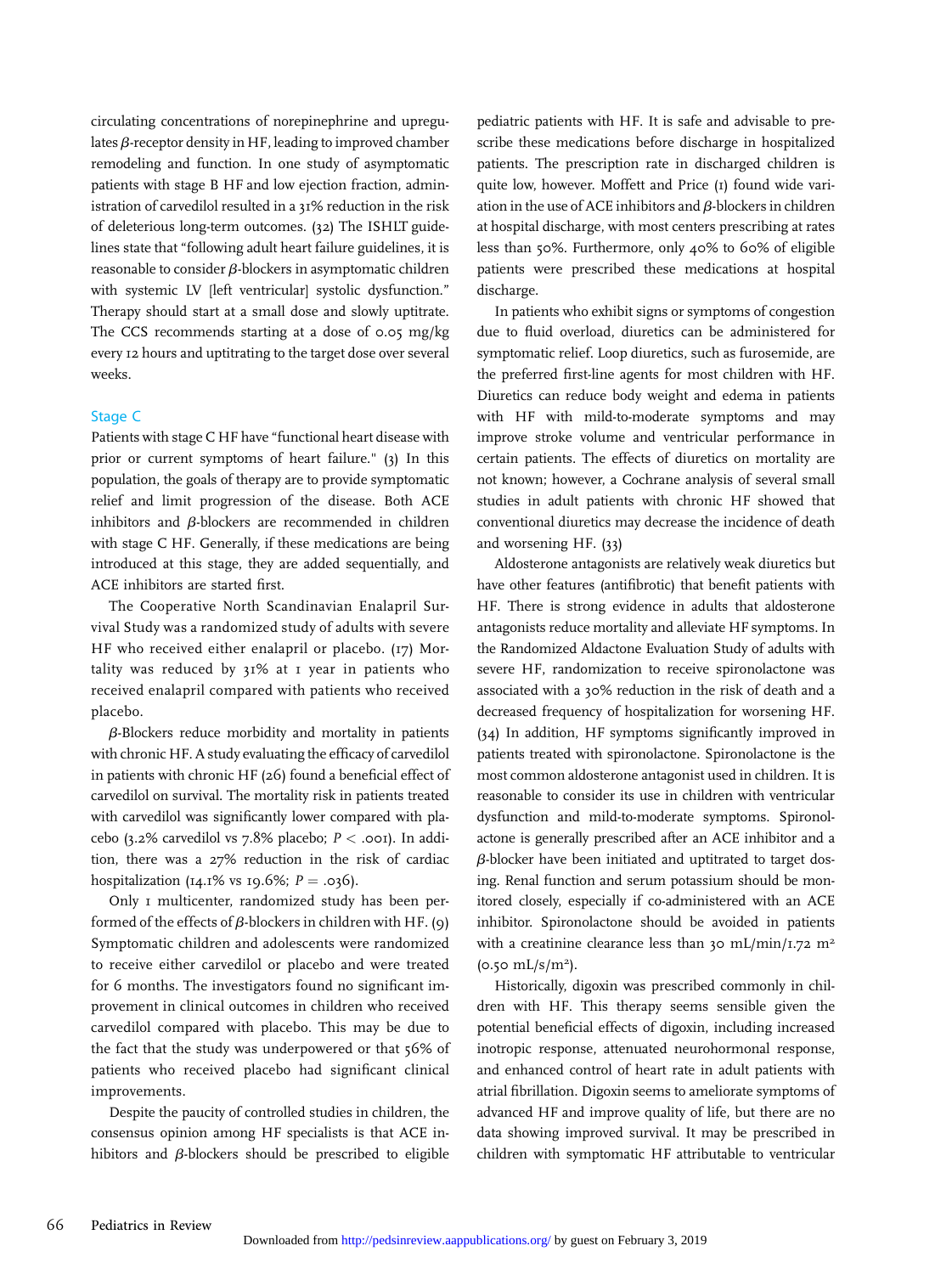dysfunction but at a low dose  $(5-10 \mu g/kg$  per day).  $(35)$ Serum digoxin concentrations should be measured in follow-up with a goal value of  $0.5$  to  $0.8$  ng/mL ( $0.64$ –1.02 nmol/L).

## Stage D

In stage D, patients have developed symptomatic HF that is refractory to optimized oral therapies, and they frequently require inpatient treatments. This stage may be characterized by frequent hospitalizations for fluid overload or low cardiac output and by development of comorbidities such as anemia, renal impairment, and hyponatremia. For some patients, their disease may progress to end-stage, at which point long-term survival requires cardiac transplant and/or mechanical circulatory support (MCS).

#### Diuretics, Fluid Restriction, and Nutrition

Intravenous loop diuretics should be considered first-line therapy for the initial treatment of decompensated HF. When patients present to the clinic or emergency department with symptomatic HF, diuretics should be administered without delay. Patients receiving chronic diuretic therapy may need higher doses than patients with newonset HF. In situations of diuretic "resistance," the addition of metolazone or chlorothiazide may be helpful. Some patients with perceived diuretic resistance may respond to loop diuretic administered as a continuous infusion rather than as scheduled bolus dosing. The treating physician should frequently monitor for electrolyte disturbances (hypokalemia, hypomagnesemia), renal injury, and lowered blood pressure during treatment with intravenous diuretics.

Some patients with chronic recurrent fluid overload (or even acute congestion) may benefit from restriction of fluid intake, especially in the setting of diminished diuretic responsiveness. The degree of fluid restriction should vary depending on the severity of fluid overload, refractoriness of diuretics, nutritional status of the patient, and electrolyte abnormalities such as hyponatremia. However, there are no data that show a clinical benefit of fluid restriction in children. One must also practice caution in infants because limited fluid intake may also lead to calorie restriction and limited growth.

The metabolic demands of the body are usually increased during HF exacerbation and may lead to muscle wasting. As well, high concentrations of neurohormones such as tumor necrosis factor  $\alpha$  can lead to cardiac cachexia. Malabsorption of nutrients in the gut due to bowel wall edema and decreased perfusion also plays a role. The most important therapy for malnutrition in HF is the administration of appropriate HF medications, such as ACE inhibitors and  $\beta$ -blockers. Dietary supplementation may be necessary for some patients, and a formal assessment by an experienced dietitian may be helpful. There are few data for appetite stimulants in adults with HF, and the cardiovascular societies have made no recommendation regarding their use.

## Inotropes

The ACC Foundation and the AHA have recommended against the routine use of inotropes in the treatment of decompensated HF in adults. However, inotropes still play an important role in the management of patients with symptomatic HF and evidence of poor perfusion or low blood pressure. In these patients, inotropic agents may be necessary to maintain circulatory function, relieve symptoms, and improve end-organ function.

Milrinone is a phosphodiesterase inhibitor that enhances inotropy and reduces afterload by increasing cyclic adenosine monophosphate. Milrinone also reduces pulmonary vascular tone and is less likely to cause tachycardia than other inotropic agents. Only a few studies have evaluated milrinone for the treatment of decompensated HF in adults and have shown only little, if any, clinical benefit. (36) In fact, milrinone may pose a greater risk of arrhythmias and death in adults with advanced HF. In the Outcomes of a Prospective Trial of Intravenous Milrinone for Exacerbations of Chronic Heart Failure study, adults with chronic HF were randomized to receive either an intravenous infusion of milrinone or placebo. There was no difference in length of stay between the patients taking milrinone and the placebo group, but arrhythmias and hypotension occurred at a greater frequency in patients randomized to receive milrinone.

#### Dobutamine

Dobutamine is an adrenergic agent frequently used to treat low cardiac output in adults with decompensated HF. The agent activates  $\beta$ -receptors in the heart and peripheral vasculature, increasing contractility of the myocardium and decreasing vascular tone. Although this physiologic effect might seem favorable, dobutamine infusions in patients with HF may cause more harm than good. (37) (38) The Flolan International Randomized Survival Trial showed that patients with symptomatic HF treated with dobutamine had a higher mortality rate than patients with HF who did not receive dobutamine. (38) Adverse effects of dobutamine include tachycardia, increased myocardial oxygen consumption, and increased incidence of atrial and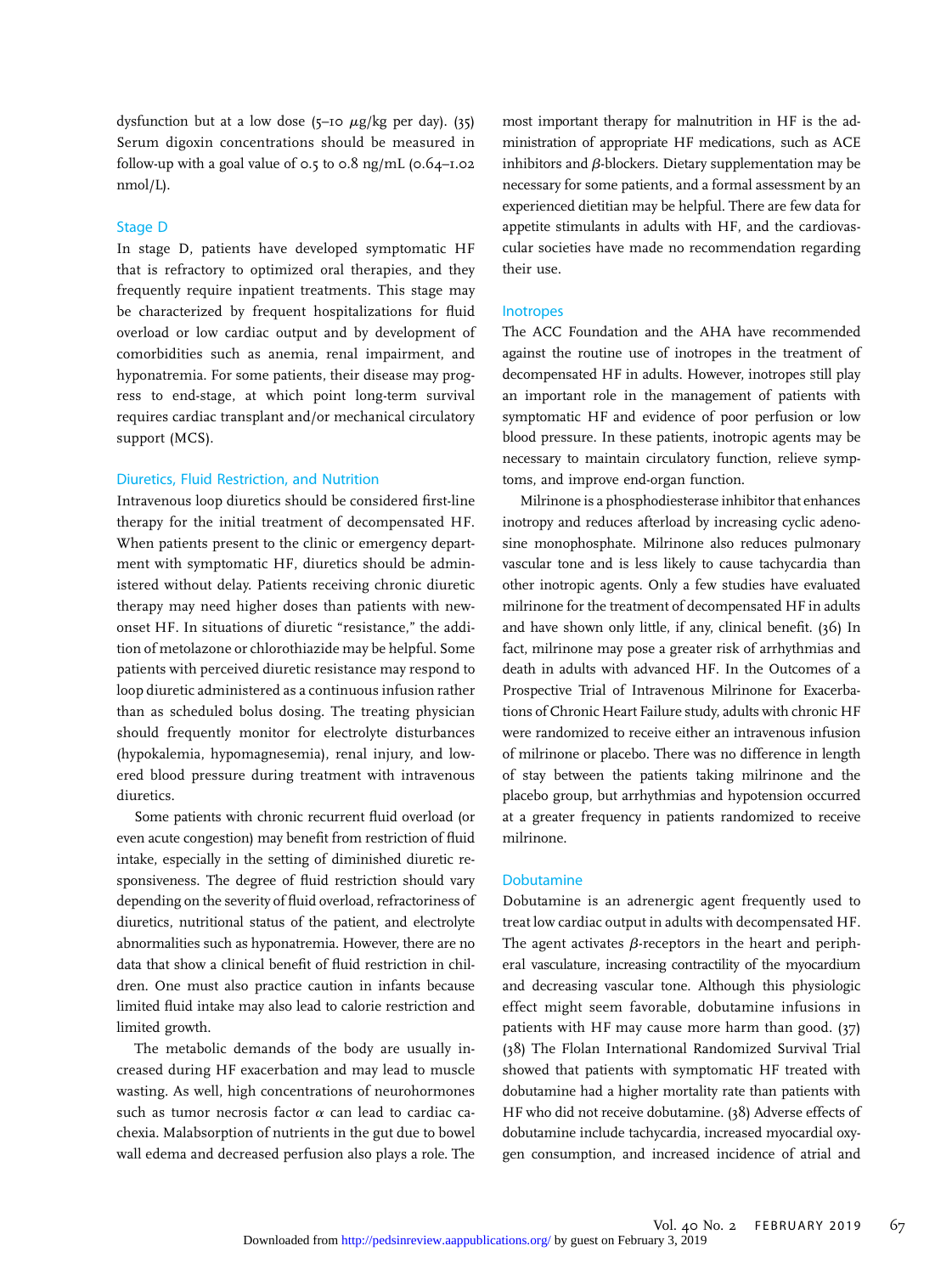ventricular arrhythmias. No controlled dobutamine studies have been performed in children with HF.

#### Dopamine

Dopamine is an adrenergic therapy that stimulates  $\alpha$ - and  $\beta$ -receptors and can be considered in situations of cardiogenic shock or low cardiac output. It also stimulates dopaminergic receptors on the renal vasculature. At doses of  $3 \mu$ g/kg per minute and higher, stimulation of  $\beta$ -1 receptors in the heart may enhance ventricular contractility and increase heart rate. At doses of  $\frac{1}{2}$  mg/kg per minute and higher, the  $\alpha$ -receptor activity increases peripheral vascular tone and negates any peripheral vasodilation caused by  $\beta$ -2 receptor stimulation. (39) Epinephrine may also be considered in this situation. Although it can stabilize blood pressure and heart rate, epinephrine may also result in ischemia, atrial and ventricular arrhythmias, and increased myocardial oxygen consumption.

Despite the most optimized medical therapy, some children develop worsening and advanced end-stage HF with low cardiac output syndrome; MCS may be the only treatment option remaining for patients being considered for cardiac transplant. It can be used as a bridge to cardiac transplant or as a bridge to recovery in patients with potentially reversable disease processes, such as myocarditis or acute graft rejection. Outcomes with MCS are most successful when application is early, that is, before the patient develops significant end-organ injury. Careful consideration must be given to cases on an individual basis before committing to long-term support because clinical experience with chronic MCS is still limited.

# Summary

- Substantial research has demonstrated that heart failure (HF) can be caused by a variety of disease processes that lead to a final common clinical syndrome consisting of ventricular dysfunction, elevated filling pressures, neurohormonal activation, and clinical symptoms. (2)
- Based on clinical research, common clinical features of HF in children include abdominal pain, decreased appetite, labored breathing, wheezing, diaphoresis, poor weight gain, hepatomegaly, and gallop rhythm. (6)
- Clinical studies have shown that diagnostic testing in HF may reveal cardiomegaly on chest radiography, abnormal cardiac rhythm on electrocardiography, decreased ventricular function and ventricular chamber enlargement on echocardiography, and elevated B-type natriuretic peptide concentration. (5)(7)(10)(11)
- Strong evidence supports the use of an angiotensin-converting enzyme (ACE) inhibitor with or without a  $\beta$ -blocker for the initial treatment of asymptomatic ventricular systolic dysfunction. (13) (14)(15)(16)(17)(18)(19)(20)(21)
- Consensus opinion and limited evidence support the use of a loop diuretic in patients with symptomatic HF. (5)(34)
- Clinical evidence suggests that patients with advanced HF should be considered for an aldosterone antagonist co-administered with an ACE inhibitor and a  $\beta$ -blocker. (35)
- If disease progresses to refractory symptoms, inotropic support may improve cardiac output and end-organ perfusion. Mechanical circulatory support may be indicated if a patient is considered a good candidate for cardiac transplant.

References for this article are at [http://pedsinreview.aappubli](http://pedsinreview.aappublications.org/content/40/2/60)[cations.org/content/40/2/60.](http://pedsinreview.aappublications.org/content/40/2/60)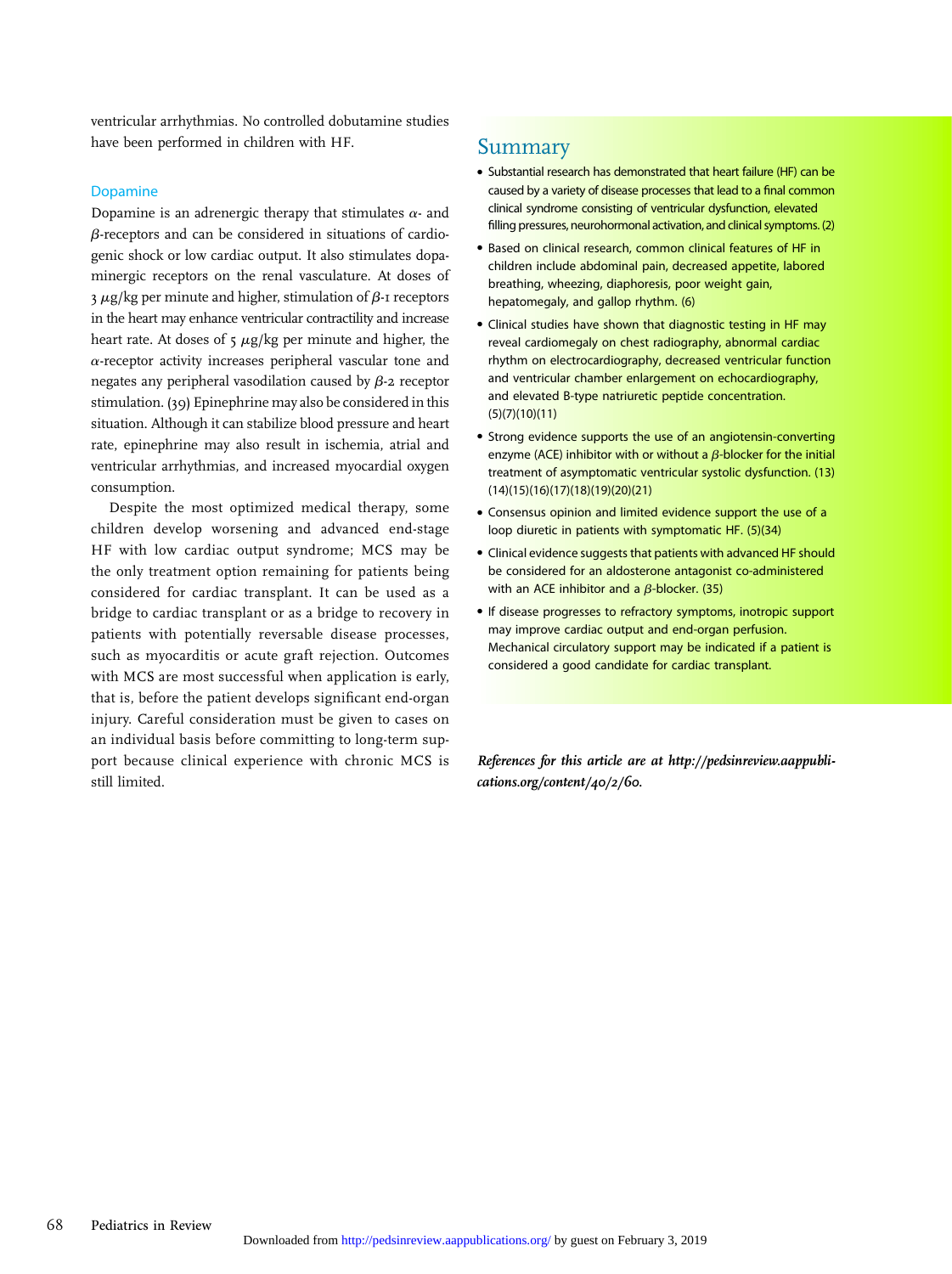# PIR Quiz

There are two ways to access the journal CME quizzes:

1. Individual CME quizzes are available via the blue CME link under the article title in the Table of Contents of any issue.

2. To access all CME articles, click "Journal CME" from Gateway's orange main menu or go directly to: [http://www.aappublications.](http://www.aappublications.org/content/journal-cme)

[org/content/journal-cme.](http://www.aappublications.org/content/journal-cme)

3. To learn how to claim MOC points, go to: [http://www.aappublications.org/content/moc-credit.](http://www.aappublications.org/content/moc-credit)

- 1. A 2-year-old boy with recurrent respiratory issues and gastrointestinal concerns is brought to the clinic for evaluation. The parents report that he is napping more frequently than a few months ago. He is less interested in his food and seems tired during the day. On cardiac examination, S1 is normal. S2 is single. There are third and fourth gallop heart sounds in diastole. The patient is referred to cardiology. Which of the following is the best initial test for the cardiologist to perform in the evaluation of this patient?
	- A. Echocardiogram.
	- B. Feeding evaluation.
	- C. Holter monitor for 1 week.
	- D. Sleep study.
	- E. Trial of  $\beta$ -blocker medication.
- 2. A 3-year-old girl is brought to the clinic for evaluation of progressive fatigue and recurrent respiratory concerns. She was previously seen in the emergency department and was treated for wheezing with good response. She is otherwise healthy. Her physical examination today is significant for hepatomegaly. An echocardiogram shows bi-atrial enlargement. Which of the following is the most likely diagnosis in this patient?
	- A. Aortic stenosis.
	- B. Hepatitis.
	- C. Idiopathic atrial flutter.
	- D. Restrictive cardiomyopathy.
	- E. Sequelae of Kawasaki disease.
- 3. A 10-year-old boy is being followed in the cardiology clinic for history of heart failure associated with mitral valve regurgitation. He remains asymptomatic and has demonstrated appropriate growth and development for his age. The cardiologist following him shares that the boy has impaired systolic function. Which of the following is the most appropriate next step in the management in this patient?
	- A. Addition of an angiotensin-converting enzyme (ACE) inhibitor.
	- B. Emergency mitral valve surgery.
	- C. Nutrition evaluation and review of sodium intake.
	- D. Trial of digoxin.
	- E. Trial of oral milrinone.
- 4. A 9-year-old girl with a history of cardiomyopathy is followed in the cardiology clinic. She has hepatomegaly on examination and fatigue with exercise. She is taking enalapril for treatment of congestive heart failure. Which of the following is the most appropriate medication to be added to her treatment regimen??
	- A. Alprazolam.
	- B. Carvedilol.
	- C. Dobutamine.
	- D. Milrinone.
	- E. Trazodone.

REQUIREMENTS: Learners

can take Pediatrics in Review quizzes and claim credit online only at: [http://](http://pedsinreview.org) [pedsinreview.org](http://pedsinreview.org).

To successfully complete 2019 Pediatrics in Review articles for AMA PRA Category 1 Credit<sup>TM</sup>, learners must demonstrate aminimum performance level of 60% or higher on this assessment. If you score less than 60% on the assessment, you will be given additional opportunities to answer questions until an overall 60% or greater score is achieved.

This journal-based CME activity is available through Dec. 31, 2021, however, credit will be recorded in the year in which the learner completes the quiz.



2019 Pediatrics in Review now is approved for a total of 30 Maintenance of Certification (MOC) Part 2 credits by the American Board of Pediatrics through the AAP MOC Portfolio Program. Complete the first 10 issues or a total of 30 quizzes of journal CME credits, achieve a 60% passing score on each, and start claiming MOC credits as early as October 2019. To learn how to claim MOC points, go to: [http://www.aappublications.](http://www.aappublications.org/content/moc-credit) [org/content/moc-credit](http://www.aappublications.org/content/moc-credit).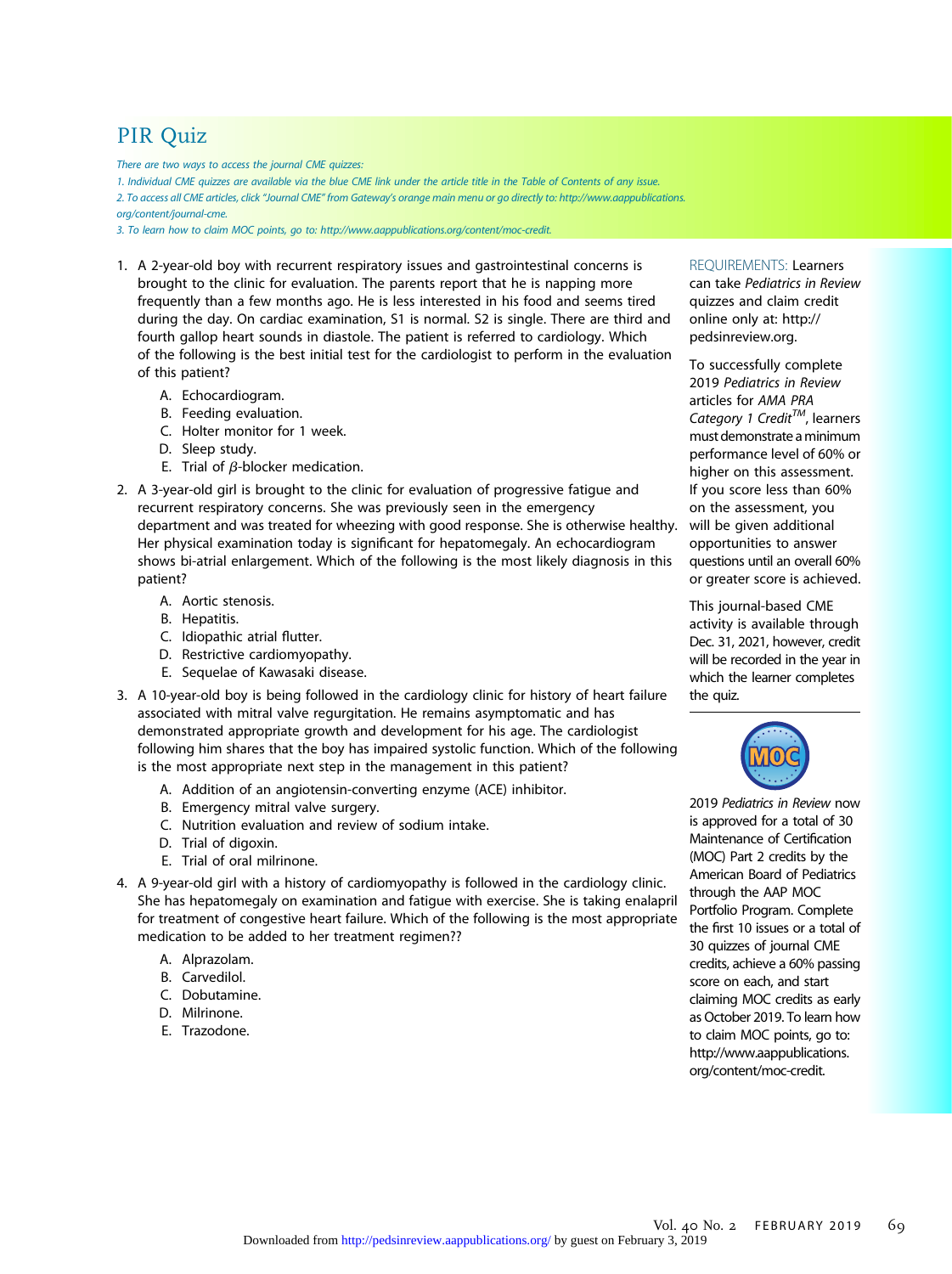- 5. A 10-year-old boy with a history of complex congenital heart disease and congestive heart failure is brought to the cardiology clinic for follow-up. He is taking enalapril and propranolol. He is fatigued during the day, and his parents are concerned that he is not able to participate in school activities owing to his fatigue. Which of the following is the most appropriate medication to be added to the treatment regimen of this patient?
	- A. Dobutamine.
	- B. Dopamine.
	- C. High-dose enalapril.
	- D. Milrinone.
	- E. Spironolactone.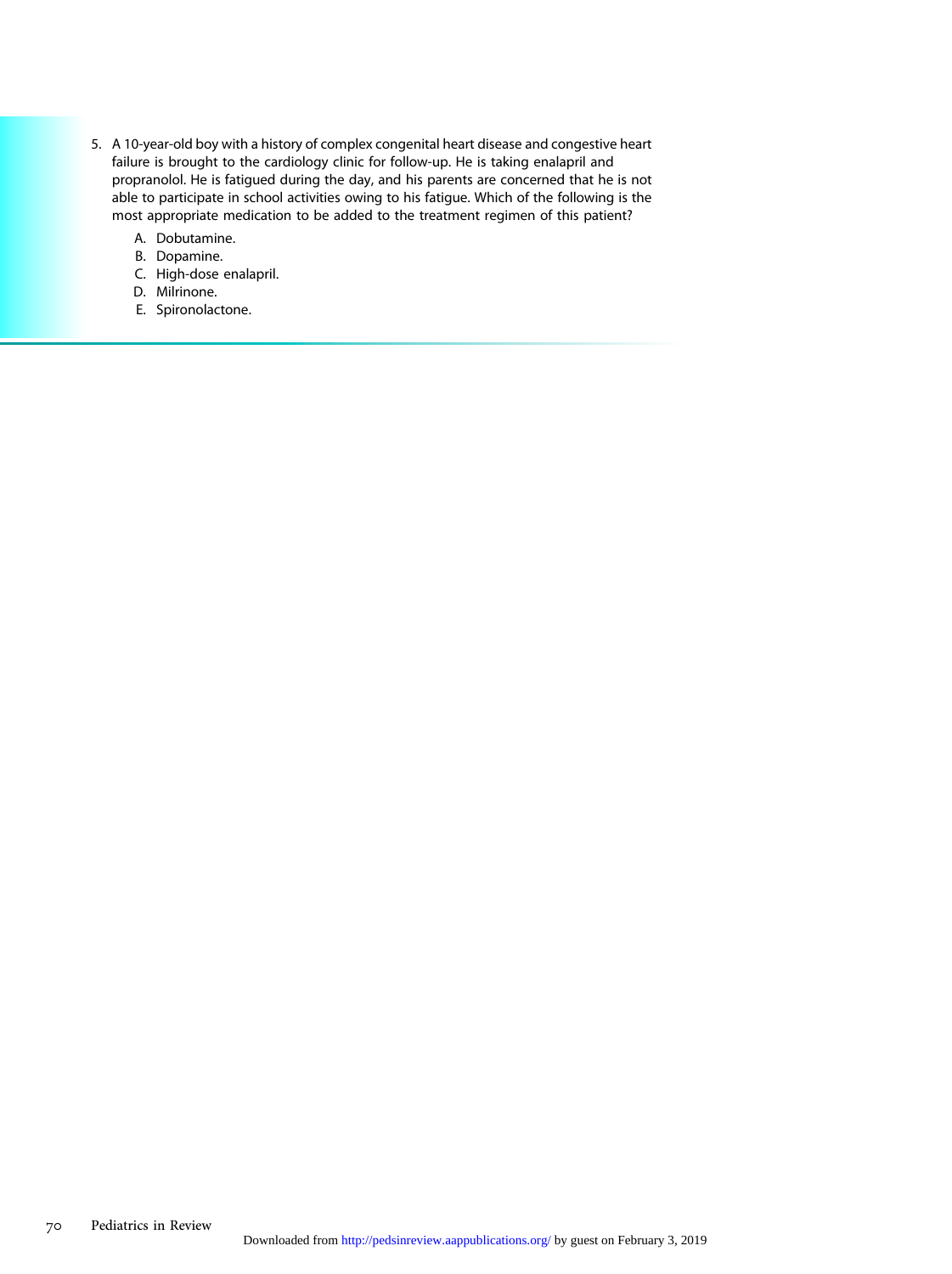## DOI: 10.1542/pir.2016-0168 *Pediatrics in Review* 2019;40;60 Jack F. Price **Congestive Heart Failure in Children**

| <b>Updated Information &amp;</b><br><b>Services</b> | including high resolution figures, can be found at:<br>http://pedsinreview.aappublications.org/content/40/2/60                                                                                                                                                                                                               |
|-----------------------------------------------------|------------------------------------------------------------------------------------------------------------------------------------------------------------------------------------------------------------------------------------------------------------------------------------------------------------------------------|
| <b>References</b>                                   | This article cites 37 articles, 13 of which you can access for free at:<br>http://pedsinreview.aappublications.org/content/40/2/60.full#ref-list-                                                                                                                                                                            |
| <b>Subspecialty Collections</b>                     | This article, along with others on similar topics, appears in the<br>following collection(s):<br><b>Medical Education</b><br>http://classic.pedsinreview.aappublications.org/cgi/collection/medica<br>1_education_sub<br><b>Journal CME</b><br>http://classic.pedsinreview.aappublications.org/cgi/collection/journal<br>cme |
| Permissions & Licensing                             | Information about reproducing this article in parts (figures, tables) or<br>in its entirety can be found online at:<br>https://shop.aap.org/licensing-permissions/                                                                                                                                                           |
| <b>Reprints</b>                                     | Information about ordering reprints can be found online:<br>http://classic.pedsinreview.aappublications.org/content/reprints                                                                                                                                                                                                 |